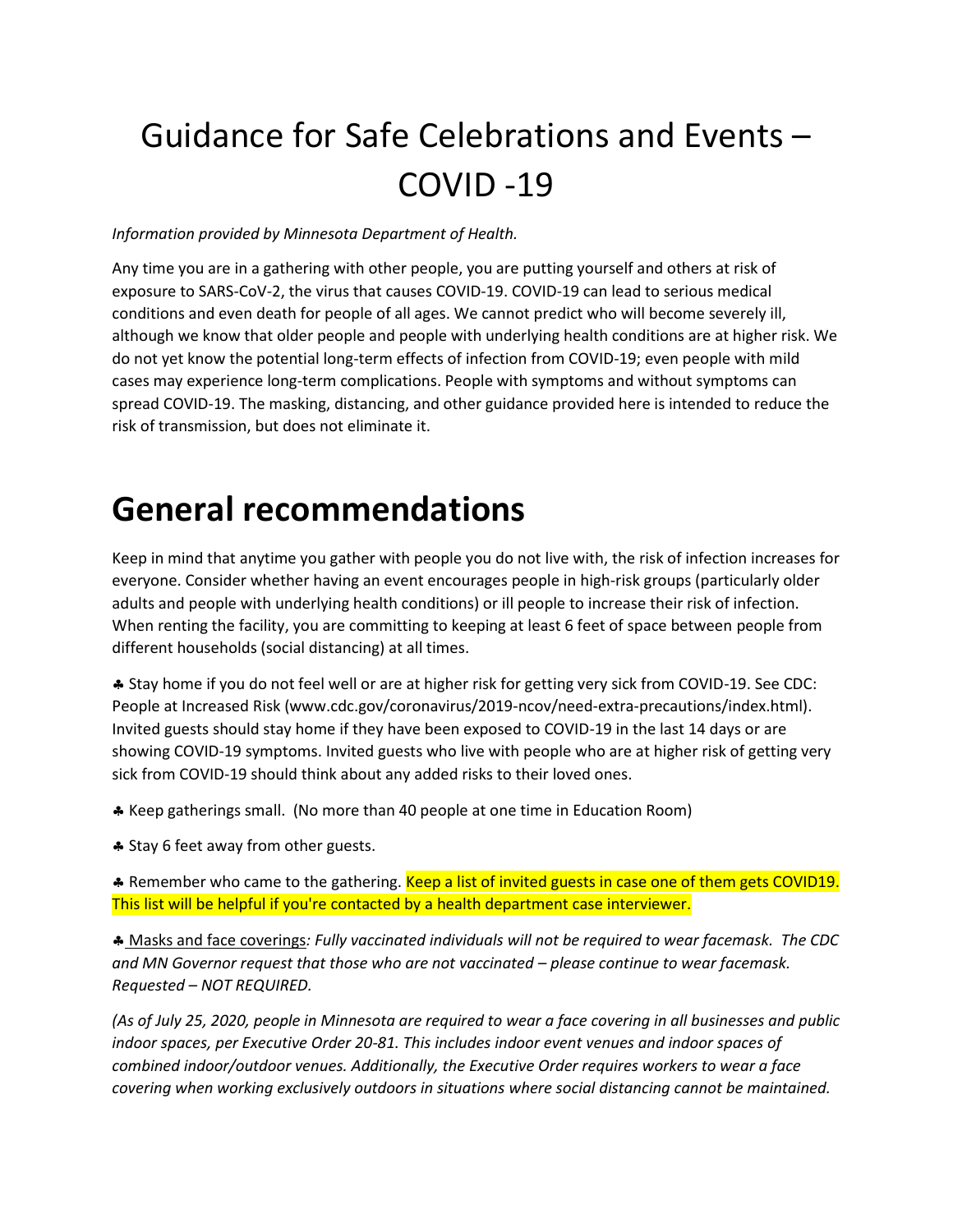*The Executive Order includes exemptions for people who are unable to wear or tolerate a face covering due to medical or mental health conditions or other reasons. There are also situations in which a face covering may be temporarily removed, such as when eating or drinking, if social distancing is maintained between members of different parties and the face covering is put back on when not eating or drinking. Businesses and venues may choose to have more protective requirements than those in the Executive Order.)*

> For more information, see Masks and face coverings [\(www.health.state.mn.us/diseases/coronavirus/prevention.html#masks\)](http://www.health.state.mn.us/diseases/coronavirus/prevention.html#masks)

 Limit table to 4 persons, or 6 if part of one household ("household" means a group of individuals who share the same living unit).

 Provide controlled flow of participants as much as possible, including upon start and at end of the event.

 Limit the number of speakers and make arrangements so that they maintain distance from others. Whenever possible, provide individual microphones for multiple speakers. If a microphone must be shared, consider cleaning between speakers or leaving it untouched on a stand.

 Event photography: Standing close together is a high-risk activity, even when it is a shorter period of time. Consider taking individual photos and using editing software to combine them into a group photo.

# **Food and Beverages**

 Food must be prepared and served in accordance with applicable rules and regulations guiding the specific event. Licensed food establishments must follow the Minnesota Food Code [\(www.health.state.mn.us/communities/environment/food/rules/foodcode/index.html\)](http://www.health.state.mn.us/communities/environment/food/rules/foodcode/index.html)

 Self-service food and beverage areas are allowed as long as the Caterers Plan includes protections such as oversight of the self-service area to ensure that social distancing is maintained, hands are being sanitized, and participants wear face masks in the self-service area. YOU are the responsible party to oversee the safe operation of the event.

\* Best practice would be to serve prepackaged food as much as possible.

 Face coverings may be temporarily removed to enable eating and/or drinking when attendees are seated and apart from members of other households but must be put back on when not eating or drinking.

### **Restrooms**

Mark areas where people may need to line up to ensure social distancing.